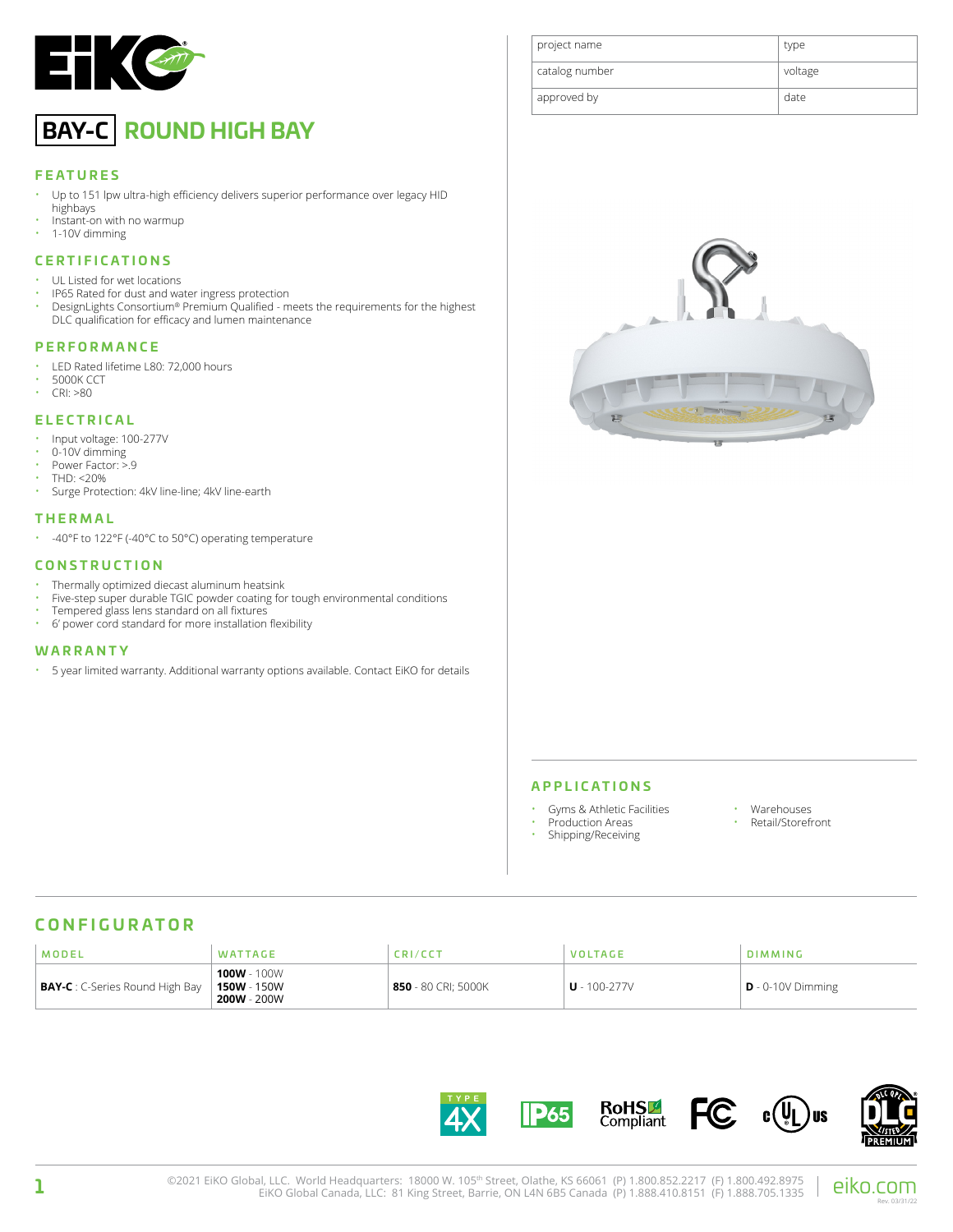# **PERFORMANCE SUMMARY**

| ORDER<br>CODE | ITEM#            | WATTS | <b>BEAM</b><br>ANGLE | NOMINAL<br><b>UMENS</b> | ∟PW | <b>REPLACES</b> |       | C <sub>R</sub> | <b>DIMMING</b> | <b>VOLTS</b> | <b>DLC</b><br>PREMIUM |
|---------------|------------------|-------|----------------------|-------------------------|-----|-----------------|-------|----------------|----------------|--------------|-----------------------|
| 10934         | BAYC/100W/850/UD | 100W  | 120°                 | 5.000                   | 150 | 250W-320W       | 5000K | >80            | $0 - 10V$      | 100-277V     |                       |
| 10935         | BAYC/150W/850/UD | 50W   | 120°                 | 22,650                  | 151 | 250W-320W       | 5000K | >80            | $0-10V$        | 100-277V     |                       |
| 10936         | BAYC/200W/850/UD | 200W  | 120°                 | 30,000                  | 150 | 320W-400W       | 5000K | >80            | $0-10V$        | 100-277V     |                       |

### **EMERGENCY BATTERY KIT OPTIONS**

**EXAMPLE: BAYC/150W/850/UD-EM40W**

**EM40W** - 40W Emergency Battery Backup (field install only; consult EiKO for details)

# **ACCESSORIES**

| ORDER<br>CODE | ITEM #                                     | <b>DESCRIPTION</b>                         |  |  |
|---------------|--------------------------------------------|--------------------------------------------|--|--|
| 09585         | BAY-REFLECTOR BT-AL-60D                    | 60° Beam Aluminum Reflector                |  |  |
| 09586         | BAY-REFLECTOR BT-AL-90D                    | 90° Beam Aluminum Reflector                |  |  |
| 09587         | BAY-REFLECTOR BT-PC-70D                    | 70° Beam Polycarbonate Reflector           |  |  |
| 10378         | BAY-PA-1/2NPS-W                            | BAY Pipe Adaptor 1/2" NPS White            |  |  |
| 10379         | BAY-PA-3/4NPS-W                            | BAY Pipe Adaptor 3/4" NPS White            |  |  |
| 10387         | BAY-REFLECTOR-AC16                         | BAY Light Relector Clear Acrylic           |  |  |
| 09914         | BAY-REFLECTOR-CV16                         | Cloudveil Reflector, 16" for BAY           |  |  |
| 09915         | BAY-REFLECTOR-CV22                         | Cloudveil Reflector, 22" for BAY           |  |  |
| 09912         | BAY-WG-AL                                  | Wire Guard, Aluminum Reflector             |  |  |
| 09911         | BAY-WG-PC                                  | Wire Guard, PC Reflector                   |  |  |
| 10386         | BAY-CWB-16                                 | 16" Clear Wide Bay Lens Acrylic            |  |  |
| 10385         | BAY-CDL-22                                 | 22" Clear Drop Lens Acrylic                |  |  |
| 10383         | BAY-CDL-16                                 | 16" Clear Drop Lens Acrylic                |  |  |
| 10380         | BAY-BAND-16                                | Stainless Steel Clamp Band, 16" Reflectors |  |  |
| 10381         | BAY-BAND-22                                | Stainless Steel Clamp Band, 22" Reflectors |  |  |
| 10382         | BAY-CCL-16                                 | 16" Clear Conic Lens Acrylic               |  |  |
| 10384         | BAY-CCL-22<br>22" Clear Conic Lens Acrylic |                                            |  |  |





# **REFLECTOR CROSS-REFERENCE**

| ITEM #      | $BT-AL-60D$ | BT-AL-90D | <b>BT-PC-70D</b> | AC16        | <b>CV16</b> | CV <sub>22</sub> |
|-------------|-------------|-----------|------------------|-------------|-------------|------------------|
| BAY-BAND-16 |             |           | X                | X           | X           |                  |
| BAY-BAND-22 |             |           |                  |             |             | X                |
| BAY-CCL-16  |             |           | X*               | $X^{\star}$ | X*          |                  |
| BAY-CCL-22  |             |           |                  |             |             | $X^{\star\star}$ |
| BAY-CDL-16  |             |           | X*               | X*          | X*          |                  |
| BAY-CDL-22  |             |           |                  |             |             | $X^{\star\star}$ |
| BAY-CWB-16  |             |           | $X^{\star}$      | X*          | X*          |                  |
| BAY-WG-AL   | X           | X         |                  |             |             |                  |
| BAY-WG-PC   |             |           | X                | X           | X           |                  |

*\*Must also purchase BAY-BAND-16 \*\*Must also purchase BAY-BAND-22*

## **DRIVER LIFETIME/LUMEN MAINTENANCE**

| MODEL | <b>AMBIENT</b> | <b>DRIVER</b> | <b>LUMEN MAINTENANCE</b> |             |             |  |  |
|-------|----------------|---------------|--------------------------|-------------|-------------|--|--|
|       |                | LIFE (HOURS)  | L70 (HOURS)              | L80 (HOURS) | L90 (HOURS) |  |  |
|       | $50^{\circ}$   | 24.000        | >72.000                  | 65,000      | 30,000      |  |  |
| 100W  | $40^{\circ}$   | 47.000        | >72.000                  | >72,000     | 35,000      |  |  |
|       | $25^{\circ}$   | 130.000       | >72.000                  | >72.000     | 39,000      |  |  |
| 150W  | $50^{\circ}$   | 39,000        | >72.000                  | 60.000      | 28,000      |  |  |
|       | $40^{\circ}$   | 78,000        | >72.000                  | 68,000      | 32,000      |  |  |
|       | $25^{\circ}$   | 218,000       | >72.000                  | >72.000     | 37.000      |  |  |
|       | $50^{\circ}$   | 23,000        | >72.000                  | 60,000      | 28,000      |  |  |
| 200W  | $40^{\circ}$   | 45.000        | >72.000                  | 68.000      | 32,000      |  |  |
|       | 25°            | 128.000       | >72.000                  | >72.000     | 37.000      |  |  |